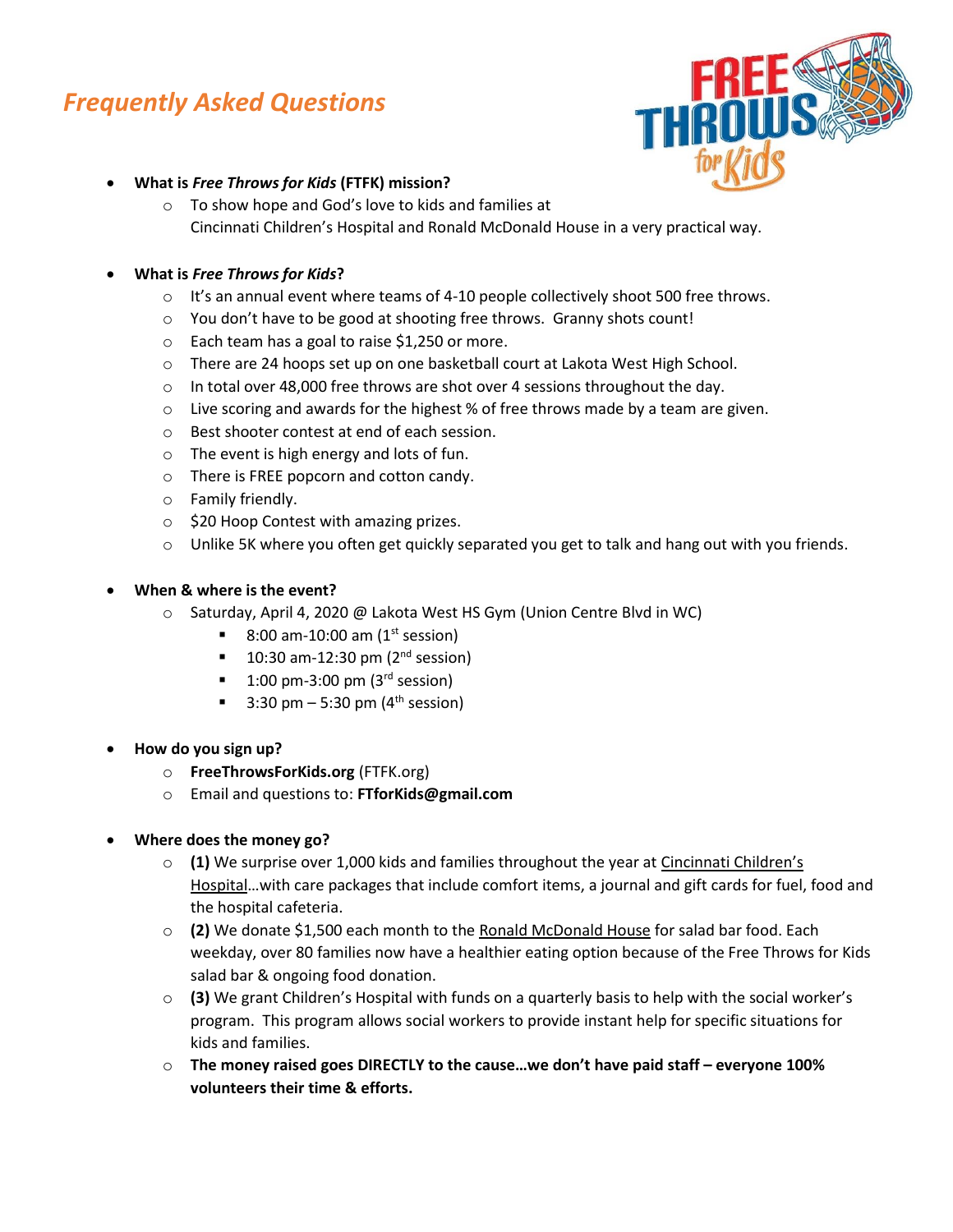#### • **How can you get involved with FTFK?**

- $\circ$  Start a team and be a Team Captain (this is the #1 way to help).
- o Join a team as a free throw shooter.
- o Be a sponsor.
- o Make a donation.
- o Volunteer (event day, care package assembly, care package delivery, preparing and serving a meal at the Ronald McDonald House, etc.)

#### • **What does a Team Captain do?**

- o Fun, simple & very little time.
- o All skills level welcome…bring on the granny shot.
- o Recruit 3-9 people you know.
- o Raise a total of \$1,250 (if your team has 10 people, \$125 per).
- $\circ$  We provide all fundraising material for you and your own team and personal webpage for online donations.
- o Collectively shoot 500 free throws at event with your team.

## • **What does a Free Throw Shooter do?**

- o Help your team raise the \$1,250 team goal.
- o Collectively shoot 500 free throws at event with your team.
- **How did FTFK start?**
	- o A visit to Children's Hospital in college pulled at Mark's heart to help families in need. Years went by & one day while shooting hoops at the gym Mark had the amazing idea to combine his love for basketball and help families in a practical way. While he was brainstorming the idea a family in his small group was going through the loss of their child at Children's Hospital and a care package was created. Mark brought the vision to his small group and Free Throws for Kids was born.

## • **How many people participate?**

o In 2019 we had 85 teams & 704 shooters.

## • **How much money has the event raised?**

- o **2014:** \$42k
- o **2015:** \$109k
- o **2016:** \$124k
- o **2017:** \$148k
- o **2018:** \$154K
- o **2019:** \$189K
- o **Total: \$766,000+**

## • **Why has FTFK been so successful?**

- o Unique.
- o Incredible supporters…participants, sponsors, volunteers, donors.
- o Amazing board members.
- $\circ$  Simply put, people believe in our mission and they understand where the money goes.